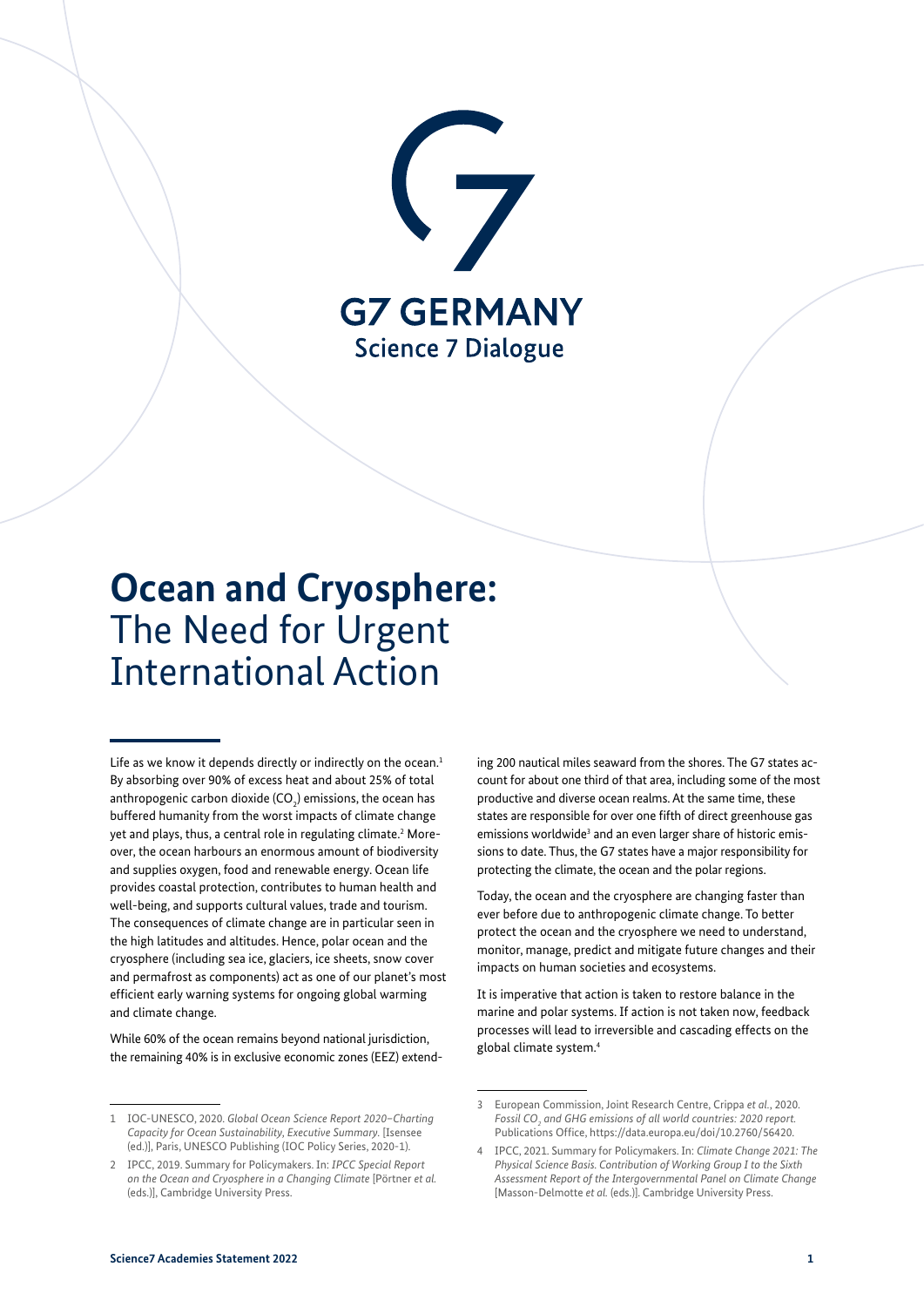#### Ice Loss and Sea Level Rise

The rapidly accelerating rate of ice loss in high mountains and polar regions – from glaciers and ice sheets – is one of the major self-reinforcing processes of climate change. Both in Antarctica and Greenland, ice loss has strongly accelerated over the past decades.<sup>5</sup> A source of growing scientific concern is the risk of crossing critical thresholds in ice sheet coverage if global warming exceeds 1.5°C, beyond which the current ice cover configuration would become unstable, and parts of the Greenland and Antarctic ice sheets might be irreversibly lost.<sup>6</sup> The rate of sea level rise has more than doubled in the last two decades. This is unprecedented. If emissions are not controlled, by 2100 the global mean sea level will rise by at least  $1 \text{ m}$ ,<sup>7</sup> and even higher in some regions. This threatens the existence of unprotected shallow islands and coastal lowlands.

## Ocean Change

The ocean plays a vital role in moderating contemporary human-induced climate change in absorbing about a quarter of anthropogenic  $\mathsf{CO}_2$  emissions. The ocean is warming and hence may give rise to abrupt and irreversible changes, such as destabilisation of ocean circulation patterns with potentially important impacts on global heat and energy transport as well as on regional climate. Sea ice decline, acidification, changes in stratification and oxygen content come with serious impacts on marine life, its food webs and migration. Change is faster than processes of natural adaptation. Marine species are on the move as a result of climate change, with many species shifting poleward. The marine ecosystems are being massively reorganised. Hence, the Earth's biogeochemical cycles and ecosystem services are affected as a whole.

#### Permafrost Thaw

Arctic permafrost is warming, and permafrost coasts are particularly vulnerable to rising air temperatures as rapid ground-ice melt and permafrost thawing accelerate coastal erosion. When sea ice declines, permafrost coasts are even more eroded by intensified wave action and storm surges. The reduced snow cover exposes the frozen ground to solar radiation for longer periods, accelerating permafrost thaw. Thawing permafrost promotes substantial microbial turnover of organic carbon and accelerates the emission of the greenhouse gases methane and CO $_{\textrm{\tiny{2}}}$  from formerly frozen soils. Current estimates put the freeze-locked reservoir of organic carbon at  $1,307$  gigatonnes, $8$  which is 1.5 times larger than the current amount of carbon in the atmosphere (860 gigatonnes). Thus, widespread and deep permafrost thaw holds great potential to amplify global warming by extensive future greenhouse gas release.

## Local and Global Impacts

Sea level rise already impacts people's livelihoods with the recession of shorelines and the increased frequency of flooding from storm surges, both leading to loss of coastal land and infrastructure, cultural heritage, natural resources and biodiversity. If unabated, this will lead to cascading socio-economic impacts worldwide, including the disruption to livelihoods and displacement of hundreds of millions of people.

Not only globally but also locally, the loss of ice has severe impacts on humans: the shrinking cryosphere in the Arctic and high-mountain areas has led to predominantly negative impacts on biodiversity, food security, water resources, water quality, livelihoods, health and well-being. For example, sea ice decline drastically affects marine wildlife and thus indigenous culture and traditional hunting and fishing techniques in the North. Permafrost decline is destroying human and industrial infrastructures at an accelerating pace.

Costs and benefits have been unequally distributed across populations and regions. Thus, integrating scientific knowledge for risk assessments and solutions across the grand challenges of climate, marine and cryosphere connectivity at a global level is a pressing need.

<sup>5</sup> IPCC, 2019.

<sup>6</sup> IPCC, 2019.

<sup>7</sup> IPCC, 2021.

<sup>8</sup> Hugelius *et al.*, 2014. Estimated stocks of circumpolar permafrost carbon with quantified uncertainty ranges and identified data gaps, *Biogeosciences,* 11, 6573–6593, [https://doi.org/10.5194/bg-11-](https://doi.org/10.5194/bg-11-6573-2014) [6573-2014](https://doi.org/10.5194/bg-11-6573-2014).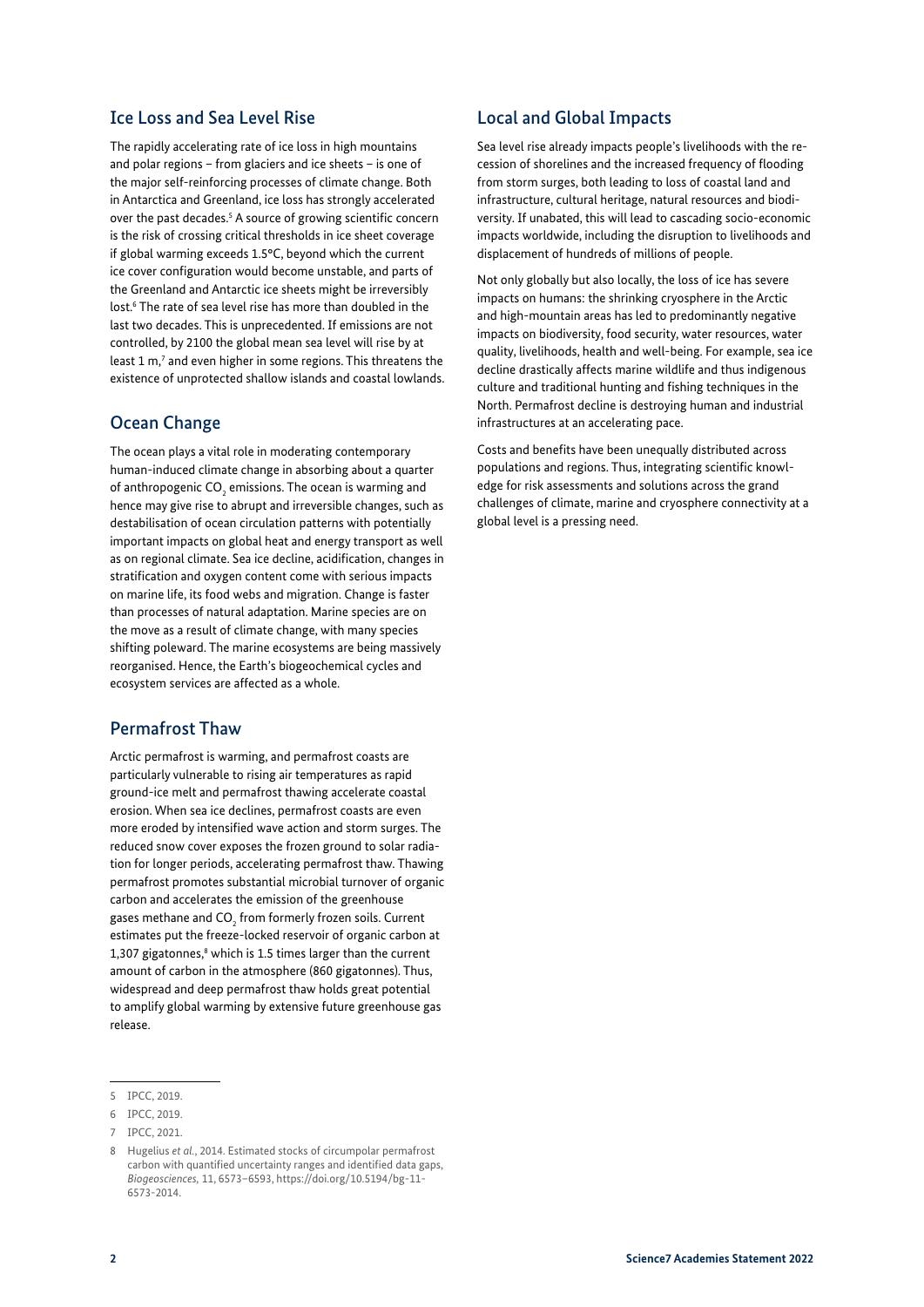## **Recommendations**

In light of the severity, longevity and irreversibility of ongoing and future changes in the planet's cryosphere and ocean, sustained coordinated action must be taken now. We call on the G7 governments to provide the following leadership:

- **(1) Protect the ocean and the cryosphere by urgent and ambitious reductions in greenhouse gas emissions to achieve the goals of the Paris Climate Agreement.**
	- Accelerate the worldwide just transition to carbonfree societies to ensure substantive reductions in greenhouse gas emissions, and that countries are on track to achieve their 2030 climate goals, and to achieve net-zero emissions by 2050 at the latest.
	- Include climate change impacts, which may unfold over longer time scales but are already triggered now (e.g. sea level rise), in all policy and infrastructure considerations.
	- Include the ocean and the cryosphere in economic and environmental policies and ensure consistency with countries' climate targets.
	- Enhance international collaboration to protect the sensitive Arctic and Antarctic regions and ensure the sustainable management of living and mineral resources.

#### **(2) Strengthen the capacity of the ocean biosphere to contribute to climate change mitigation.**

- Restore marine ecosystems and biological carbon sinks by effective conservation measures for marine life as it plays a valuable role in global ocean health.
- Significantly reduce emissions, pollution and overuse as a precondition for marine ecosystems and species to thrive, and for safeguarding their role in climate change mitigation and in providing coastal protection and food for humankind.
- Establish more effective and equitably managed, ecologically representative and well-connected systems of marine protected areas and other effective area-based conservation measures that cover at least 30% of the global ocean.

#### **(3) Engage all forms of knowledge.**

- Fund considerably more inclusive, international and interdisciplinary research into the state of the ocean and the cryosphere, into ways of restoring their health, and into ways of adapting to changes in their state.
- Halt and reverse biodiversity loss. Support the health and well-being of ecosystems. Develop innovative conservation and governance approaches based on sound environmental economics (including accounting for the damage and loss of biodiversity).
- Co-design research and include indigenous knowledge in both natural and social sciences.
- **(4) Enhance international scientific cooperation and data sharing for an Earth observation and forecasting system.**
	- Strengthen framework conditions for the advancement of Earth system science and prediction by improving education and research, facilitating systemic approaches. Ensure continuous, effective and efficient observation of the ocean and the cryosphere. Provide access to areas within national jurisdiction, e.g. within the 200-mile exclusive economic zones (EEZ).
	- Increase international coordination, provide and share adequate infrastructures and capacities, including data and models, for sustained observations of ocean and cryosphere, particularly in the polar regions.
	- Utilise advances in high performance computing and data science to address critical knowledge gaps. Build Earth observation systems and advance climate models through supercomputing to reach the scale of monitoring, forecasting and early-warning capabilities required to anticipate the specific consequences of climate change. International efforts are needed to coherently guide investments.